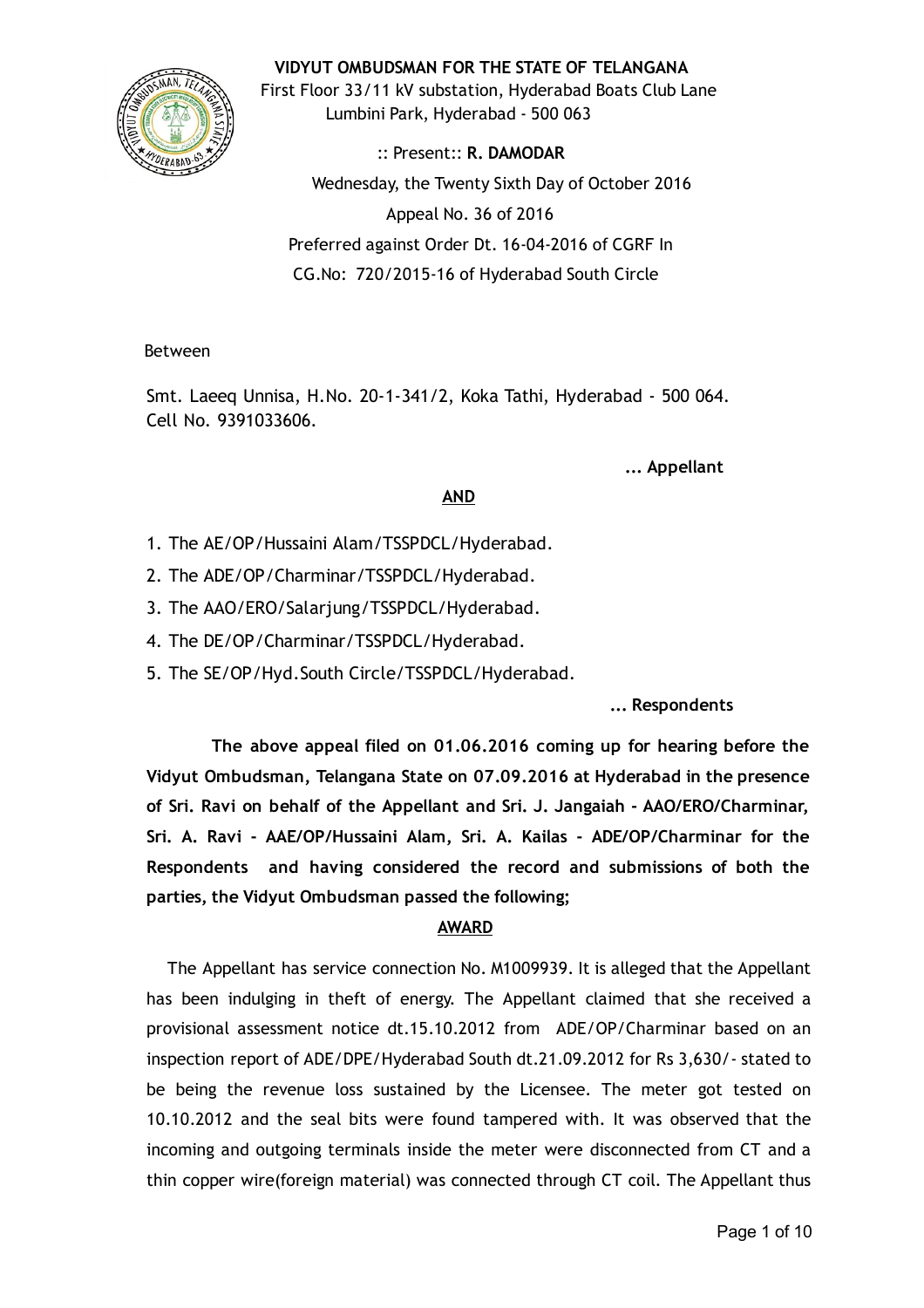found to have indulged in theft of energy intentionally and therefore, a theft case under section 135 of the Electricity Act 2003 was booked.

2. The Appellant claimed that the Respondents have included the theft case amount in the bill of February,2016 after a lapse of more than two years, which is against the provisions of Section 56 of the Electricity Act 2003 and sought the assessed amount to be set aside and a direction be given to the Licensee not to disconnect the supply, on receipt of payment of Rs 924/‐, the bill for month of February,2016.

3. Before the CGRF, ADE/O/Charminar, the 2nd Respondent through letter dt.31.3.2016 reported that the ADE/DPE had inspected the service of the Appellant on 21.09.2012 and found the seals of the energy meter tampered with. He stated that the meter was tested in the MRT lab on 10.10.2012 in the presence of the representative of the Appellant by name Sri. Zaheeruddin Mohammed, which disclosed that (i) the seal bits were tampered with (ii) the incoming and outgoing terminals inside the meter were removed from CT coil and a thin copper wire(foreign material) was connected through CT coil. Thus it was determined that the Appellant had indulged in the theft of energy intentionally causing revenue loss to the DISCOM. The loss was provisionally assessed at Rs 3,630/‐. Based on this report, the ADE/O/Charminar/the Respondent No.2 issued a provisional assessment letter dt.15.10.2012 to the Appellant. The Appellant paid an amount of Rs 1990/‐, leaving the rest of the assessed amount unpaid.

4. Before the CGRF on behalf of the Appellant, it is claimed that any claim relating to the present case could be claimed in the bill only before 17.10.2014 as per Section 56 of the Electricity Act 2003 and therefore, the cause of action which arose on 21.09.2012 bars the claim of Rs 3,630/‐ in the bill of 2016 and it should be withdrawn. On behalf of the Respondents, the allegation of the Appellant is denied in support of the assessed amount with a further assertion that the Appellant has paid 50% of the assessed amount on 18.11.2012, leaving the balance 50% of the assessed amount unpaid. The 2nd Respondent admitted that so far any final assessment orders were not issued.

5. The CGRF, after hearing and on consideration of the material on record, disposed of the Appeal in the following words: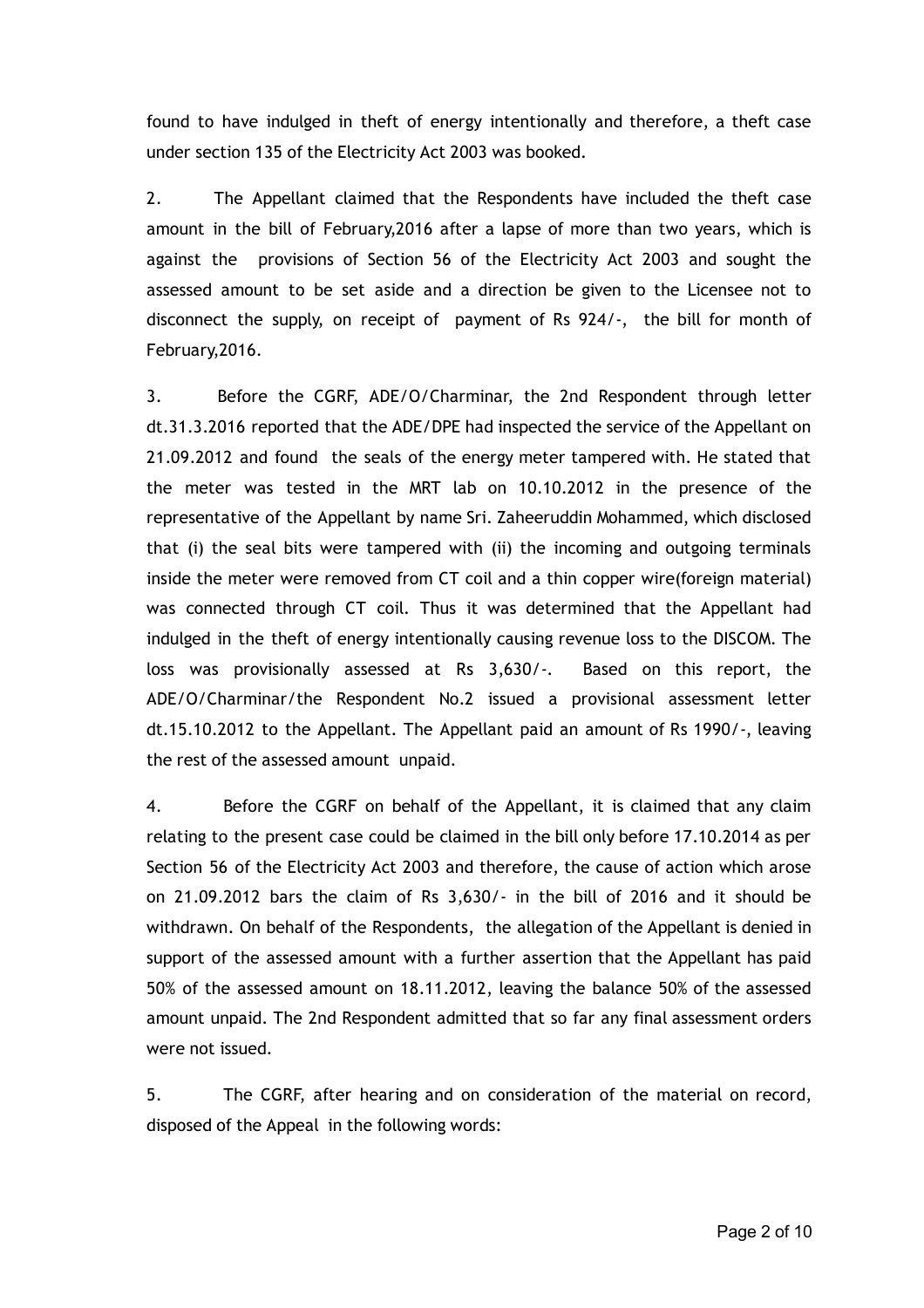" Section 56(2) of Electricity Act,2003 is not applicable in the instant case as claimed by the complainant since Provisional Assessment was issued on 15.10.2012 whereas the date of inspection is 21.09.2012.

50% of the assessed amount was paid by the consumer and hence, the Respondents are directed to issue final assessment notice for payment of the balance assessed amount from the consumer and report.

As per the meter test report, the meter was tested in the presence of the consumer representative only. Hence, the complainant has to pay the balance amount as per the assessment notice."

through the impugned orders.

6. Aggrieved and not satisfied with the impugned orders, the Appellant preferred the present Appeal claiming that the Appellant having LT Category I(A) connection bearing SC No. M1009939 with contracted load of 1KW for supply of energy and that the CGRF has not considered her plea regarding application of Section 56(2) of the Electricity Act 2003 which does not permit demand of arrears which is not shown continuously as recoverable as arrears of charges for the energy supplied, after a lapse of two years from the date when such sum became first due, and that the provisional assessment letter dt.15.10.2012 was issued relating to the period of alleged theft and that the Appellant filed an objection under Section 126(3) of Electricity Act, 2003 before the Assessing officer on 3.10.2012 and that the assessing officer has not replied to this objection and that the present claim of Rs 3,630/‐ is only a provisional one not finalized till date following the due procedure prescribed and therefore, it is not due for payment.

7. In this Appeal, the 1st Respondent AAE/OP/Hussaini Alam submitted a reply dt.15.6.2016 alleging theft of energy with a tampered meter and about the provisional assessment of the loss assessed at Rs 3,630/‐ and on its basis, he (2nd Respondent) issued a provisional assessment notice dt.15.10.2012 for theft of energy. He filed a copy of provisional assessment notice, a copy of assessment calculation. This provisional assessment report dt. 15.10.2012 for theft of energy also informs the appellant that the service connection was disconnected on 21.09.2012.

The efforts at mediation failed to succeed and hence, the matter is being disposed of on merits.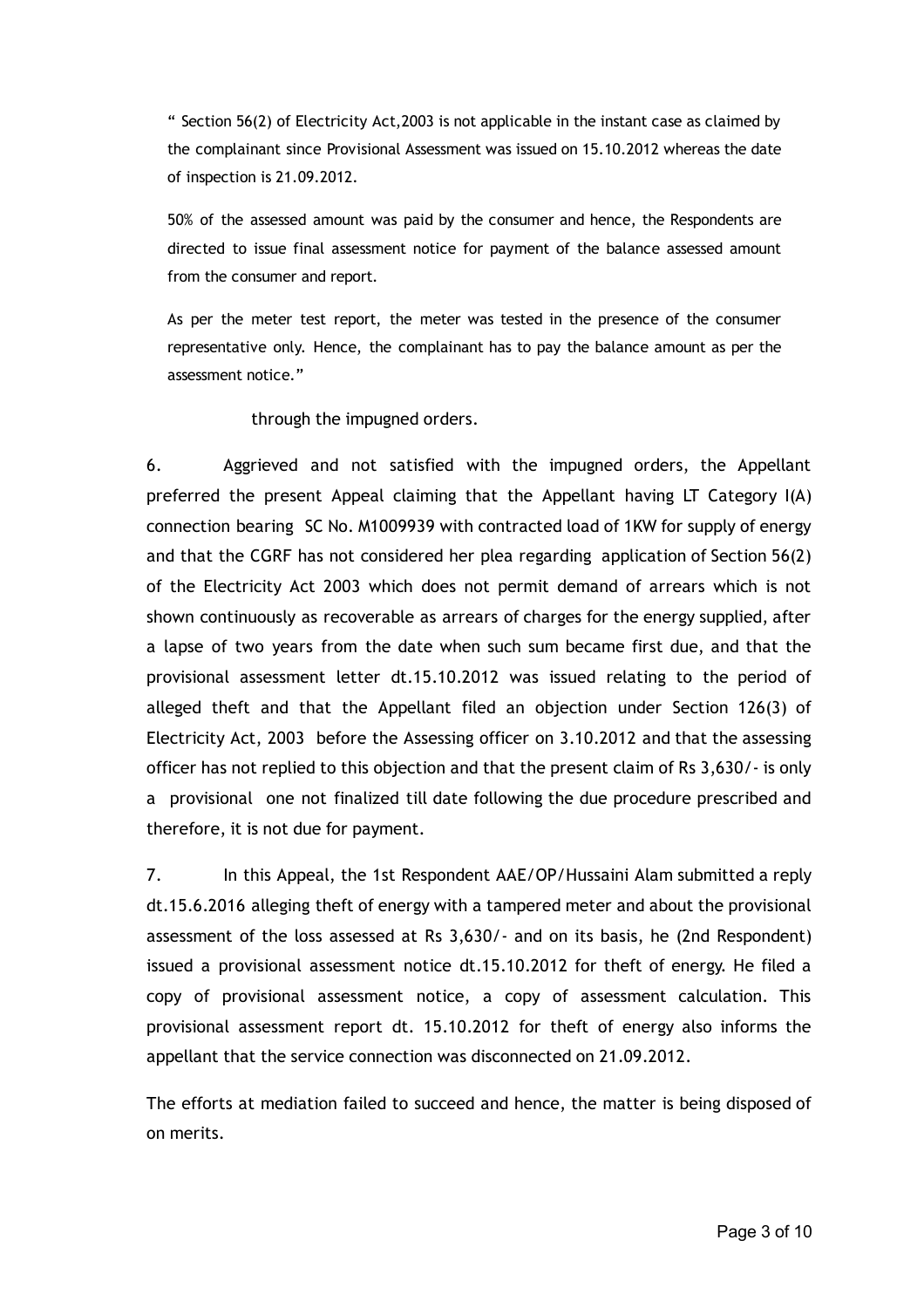- 8. On consideration of the record, the following issues arise for determination:
	- A. Whether the provisional Assessment is valid?
	- B. Whether the recovery of provisional Assessment amount is hit by S.56 (2) of the Electricity Act 2003?
	- C. Whether recovery process is properly implemented as per the Electricity Act 2003 and the provisions of GTCS?
	- D. Whether the civil liability has to be determined by following the procedure under S.135 and S.154 of the Electricity Act 2003?
	- E. Whether the impugned orders are liable to be set aside?

### Issues A to D

9. The ADE/DPE had inspected the service connection No. M1009939 on 21.09.2012 and found the seals of the energy meter tampered with. He got the meter tested in the MRT lab on 10.10.2012 in the presence of representative of the Appellant. He found that the seal bits were tampered with and the incoming and outgoing connections were disconnected and a thin copper wire was inserted through copper coil leading to a finding that theft of energy occurred deliberately causing loss to the DISCOM. The 2nd Respondent ADE/O/Charminar, on the basis of the report of the theft, had provisionally assessed the loss at Rs 3,630/‐ and fixed the compounding amount as Rs 2000/‐ through the provisional assessment letter dt 15.10.2012. The Appellant paid Rs 2000/‐ towards compounding fee, Rs 1990/‐ towards assessed amount and has not paid the balance assessed amount of loss to the DISCOM. It is also clear from the record of periodical consumption disclosed in Electronic Billing System sheet that the power was not disconnected to the service connection after discovery of the tampered meter even though the provisional assessment letter mentions that the power was disconnected on 21.09.2012.

10. The Appellant contended that the provisional assessment is not valid and recovery of the provisional assessment amount is hit by Section 56(2) of the Electricity Act 2003. The Respondents contented that Section 56(2) of the Electricity Act is not applicable in this case, since the provisional assessment notice was given on 15.10.2012 which is within one year of inspection dt.21.09.2012. The Appellant, on the other hand, contended that she filed objection before the 2nd Respondent ADE/O/Charminar to the provisional assessment notice and so far, there has been no reaction and response to her objections and that since two years have passed after the date of inspection, as per the provisions of Section 56(2) of the Electricity Act, the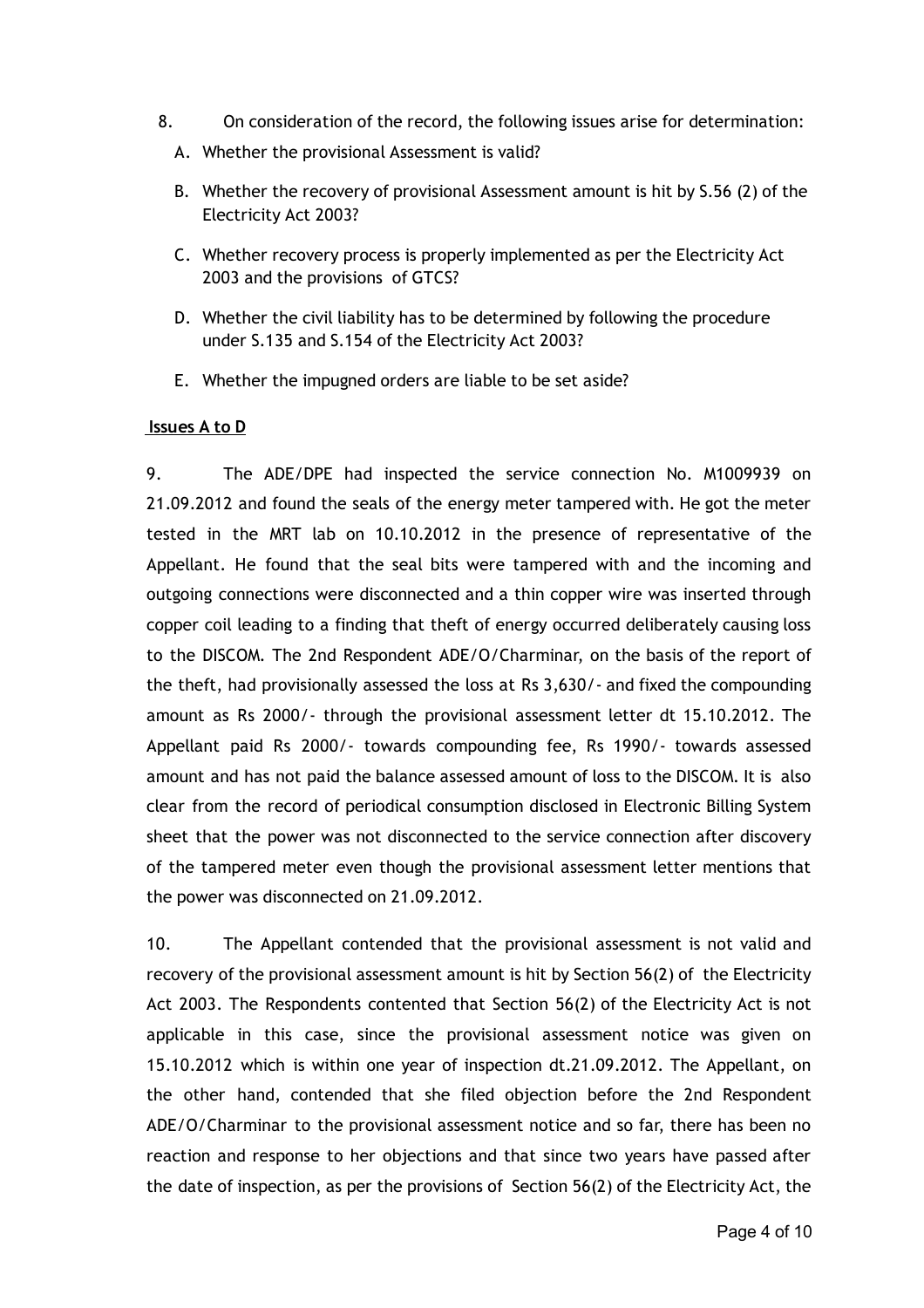claim on provisional assessment is barred and not maintainable. The Appellant further claimed that since no response reached her on her objections submitted against the provisional assessment, which is beyond the period of two years, the provisions of Section 56(2) are applicable.

The Appellant incorrectly alleged that the theft case amount was added in the bill of February,2016. The EBS(the Electronic Billing System) from 1.1.2006 to 29.6.2016 makes it crystal clear.

11. When was provisional assessment of loss to the DISCOM made : The ADE/DPE inspected the service connection in question on 21.09.2012 and found the seals of the energy meter tampered with. He got the meter tested in MRT lab on 10.10.2012 in the presence of the representative of the Appellant by name Sri. Zaheeruddin Mohammed. The test revealed that a) the seal bits were tampered with and b) incoming and outgoing terminals were disconnected and a thin copper wire was connected through copper coil. Thus the Respondents determined that the Appellant has been intentionally indulging in theft of energy causing loss to the DISCOM. The 2nd Respondent ADE/O/Charminar resorted to provisional assessment through his letter dt.15.10.2012 and determined the loss to the DISCOM as Rs 3,630/‐.

12. As already mentioned supra, the provisional assessment was made through letter dt.15.10.2012 as a result of the inspection of the service connection on 21.09.2012, which is within a period of one year and not beyond. The contention of the Appellant that since she filed an objection to the provisional assessment, which is not on record and with not even copy of acknowledgement filed by the Appellant, her claim that she felt that the Respondents have accepted her objection and dropped the proceedings, in the face of a case of theft of energy by tampering with the meter, cannot be believed. It can be said that this allegation is made only to avoid the consequences of tampering with the meter to reduce recording of the power consumption.

13. It is necessary to examine the contention of the Appellant regarding application of S.56(2) of the Electricity Act.

Section 56(2) of the electricity act reads as follows:

#### Disconnection of supply and default of payment:

" Notwithstanding anything contained in any other law for the time being in force, no sum due from any consumer, under this section shall be recoverable after the period of two years from the date when such sum became first due unless such sum has been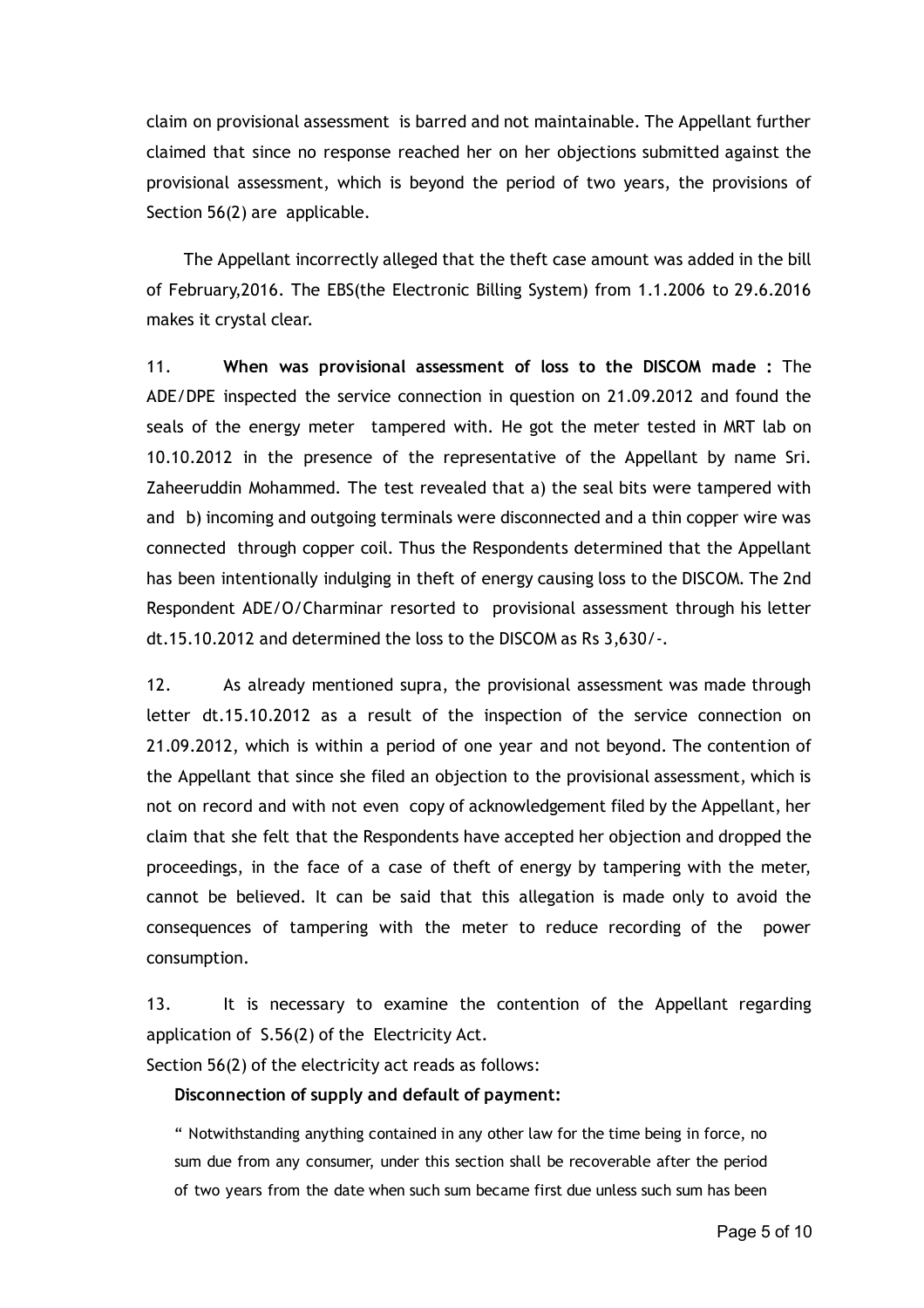shown continuously as recoverable as arrear of charges for electricity supplied and the Licensee shall not cut off the supply of the electricity."

14. A perusal of the record shows that the demand through the provisional assessment dt.15.10.2012 is made within a period of two years from the date of inspection on 21.09.2012 and therefore, the provisions of Section 56(2) of the Electricity Act are not applicable to the present case, since it is applicable only when disconnection is sought for non payment of energy charges. The present demand is specifically used for collection of the due amount only.

15. As far as the provisional assessment dt.15.10.2012 is concerned, the assessment calculation on the ground of theft of energy-metered for SC No. M1009939 Category LT II(B) ‐ Non Domestic /Commercial/ Above 50 units/Month is as follows:

1. Total Units (H) = 2252 2.No. of Units recorded by the meter (I) = 1888 3. No.of units pilfered  $(J) = H - I$  $= 2252 - 1888 = 364$ 

4. Energy Tariff of the Category (K) = 3.30

5. Tariff for energy pilfered at special rate =  $(L)$  = 3 X K = 3 X 3.30 = 9.9

6. Value of pilfered energy =  $(M)$  =  $J X L$  = 364  $X 9.9$  = 3604

7. Incidental charges Rs 100/‐

8. Reconnection charges Rs 75/‐

9. Electricity duty charges Rs 22/‐

16. The Appellant contended that no final assessment has been passed after passing of the provisional assessment and therefore, it is not legal. There is no record to show that any objections were filed by the Appellant and therefore, in the presence of the provisional assessment proceedings which are found to be correct, there need not be any final orders as per the provisions of GTCS and thus the Appellant is liable to pay the provisional assessment amount.

17. The Appellant contended that the Respondents cannot collect the Assessed amount, which is in fact a civil liability to be determined by following the procedure under Section 135 and Section 154(5) of the Electricity Act 2003. The Appellant paid the compounding fee of Rs 2000/‐, after discovery of tampering with the meter and theft of energy. The criminal liability is extinguished after the matter is compounded under Section 152 of the Electricity Act, which amounted to clear admission of the offence of theft of energy by tampering with the meter as specified under section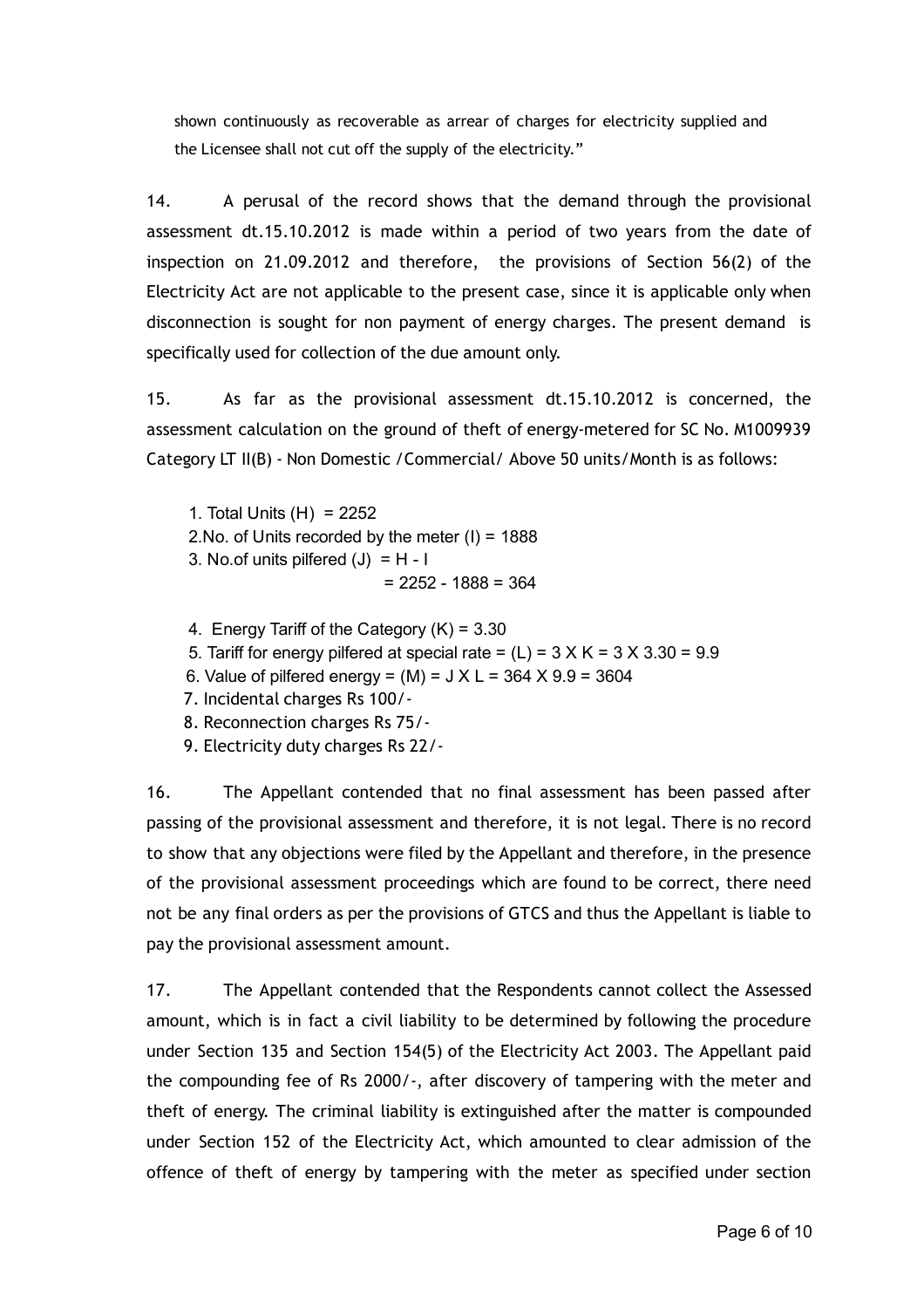135(1)(b) of the Electricity Act. The civil liability under Section 154 (5) of the Electricity Act is no doubt should be determined finally by the Special Court, which shall not be less than an amount equivalent to two times of the tariff rate applicable for a period of 12 months preceding the date of theft of energy. In the present case, there is no record that the civil liability has been determined by the Special Court under section 154(5) of the Electricity Act or that there is any such claim by the Respondents. Thus, the contention of the Appellant that civil liability has to be determined by the Special Court first and then the amount has to be collected by way of assessment is not correct. The provisional assessment issued under Clause 10.2 of GTCS by the 2nd Respondent demanding Rs 3,630/‐ through his letter dt.15.10.2012, looked from any angle, is held to be valid and enforceable.

18. One of the contentions of the Appellant is that the recovery process is not legal and it is not as per the provisions of the Electricity Act 2003 and the provisions of GTCS. As per GTCS Clause 10.3.2, under the heading Assessment for cases for theft of electricity by LT consumers, the procedure for assessment is explained and as per Annexure XII(VII)(B) of GTCS, the guidelines issued for assessment of cases of theft of electricity are as follows:

| Type of load                | Unit of measurement | Formula   |
|-----------------------------|---------------------|-----------|
| Heavy usage load            | KW                  | А         |
| Moderately Heavy Usage Load | KW                  | B         |
| Infrequent Usage Load       | KW                  |           |
| <b>Total Connected Load</b> | <b>KW</b>           | $D=A+B+C$ |

The assessment period may have to be split into multiple periods owing to the following:

‐ Different tariff rates during the assessment period

 $\alpha$ 

‐ Seasonal variations in the consumption For each of the periods, the units assessed must be calculated.

The load utilisation factor, working hours per day and working days in a month for the concerned period can be referred to in Appendix 1,II, and III of this notification.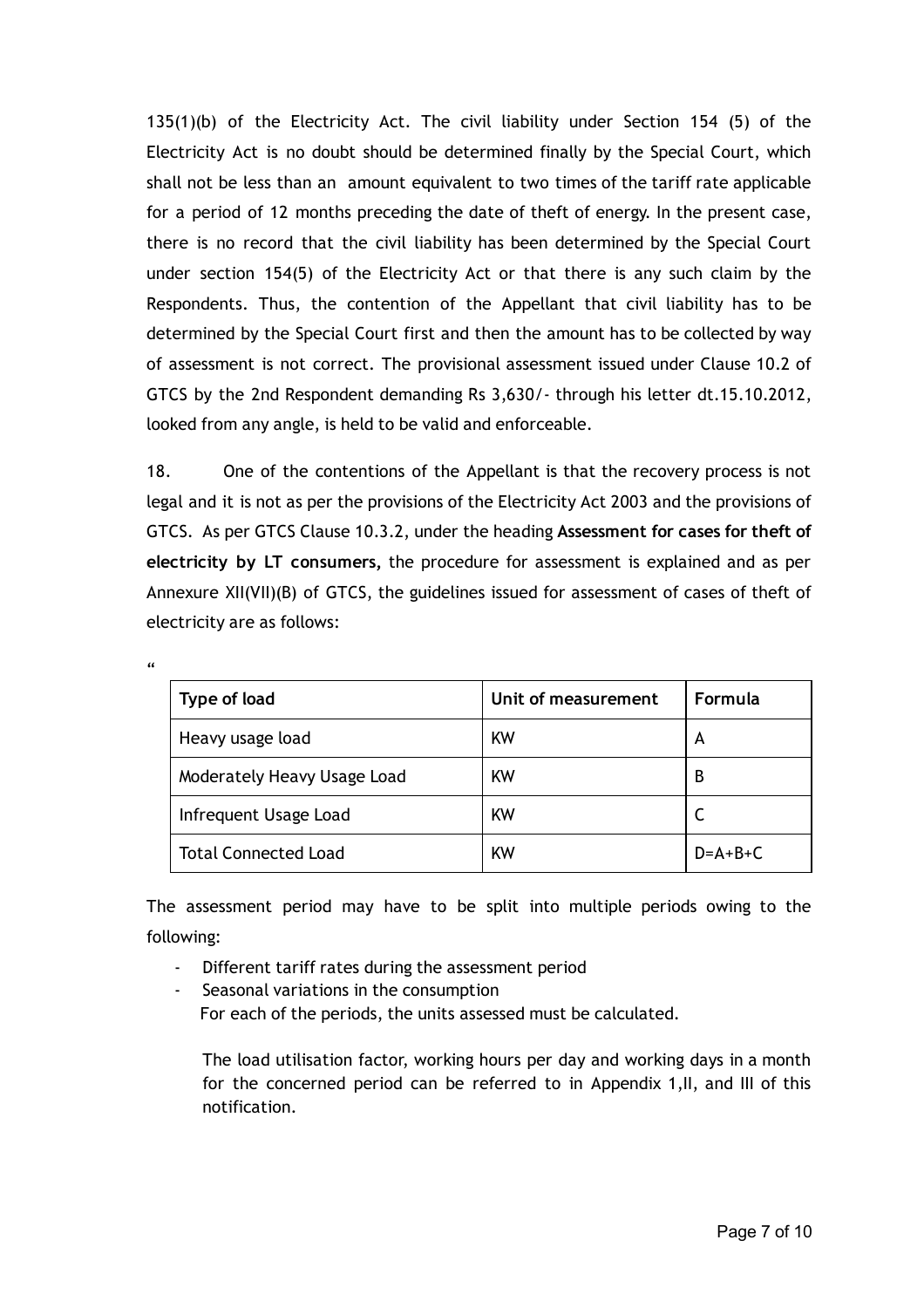Effective hours of usage in a month in a load type = Load Utilisation factor \* number of working hours per day of each load type \* Number of days of usage in a month.

Period : From ‐‐‐‐‐‐‐‐‐‐‐‐‐ to ‐‐‐‐‐‐‐‐‐‐‐‐‐‐‐‐‐‐‐‐" The formula under this annexure is the total connected load plus three components for arriving at the assessment of loss.

19. It is clear from a perusal of the assessment made by the ADE/O/Charminar that he followed the above formula for arriving at the provisional assessment amount which is found to be valid and legal. Thus the provisional assessment amounting to Rs 3,630/‐ is found to be correct and it is based on the loss sustained by the DISCOM.

20. The record shows that the power was not disconnected for want of payment of remaining 50% of the Assessed amount as per Clause 10.2.3(iii)(b) of GTCS. The reasons for disconnection of the service connection has to be given and the consumer has to be informed about the disconnection under Clause 10.2.3 of GTCS. In this case, the provisional assessing officer has informed the Appellant that if she desired restoration of supply, she should deposit at least 50% of the provisionally assessed amount of loss of revenue, in addition to other charges and pay the rest of the amount in two instalments. Further, in the event of failure on the part of the consumer to deposit at least 50% of the amount provisionally assessed, the Appellant was informed that the service may remain disconnected through the notice. There is further provision to the Licensee that if the consumer does not pay the amount as per the installments granted, the licensee may disconnect the supply as per the provisions of Section 56 of the Electricity Act. Still there is no record that either the payment was made or the power was actually disconnected (based on EBS billing and payment sheet).

21. It is surprising that the Respondents have not complied with Clause 10.2.3 of GTCS for collection of the assessed amount in the present case and on the other hand, they slept over for a period of more than two years after issue of the Provisional Assessment notice without taking any action, allowing the Appellant, who committed theft of energy by tampering with the meter, to contend that Section 56(2) of the Electricity Act 2003 prevents the Respondents from recovery of the energy dues for more than two years, in which the Appellant has been unsuccessful as discussed supra. The lapse on the part of the concerned officials of the DISCOM is a serious one reflecting on the half hearted approach of those who assessed the loss and failed to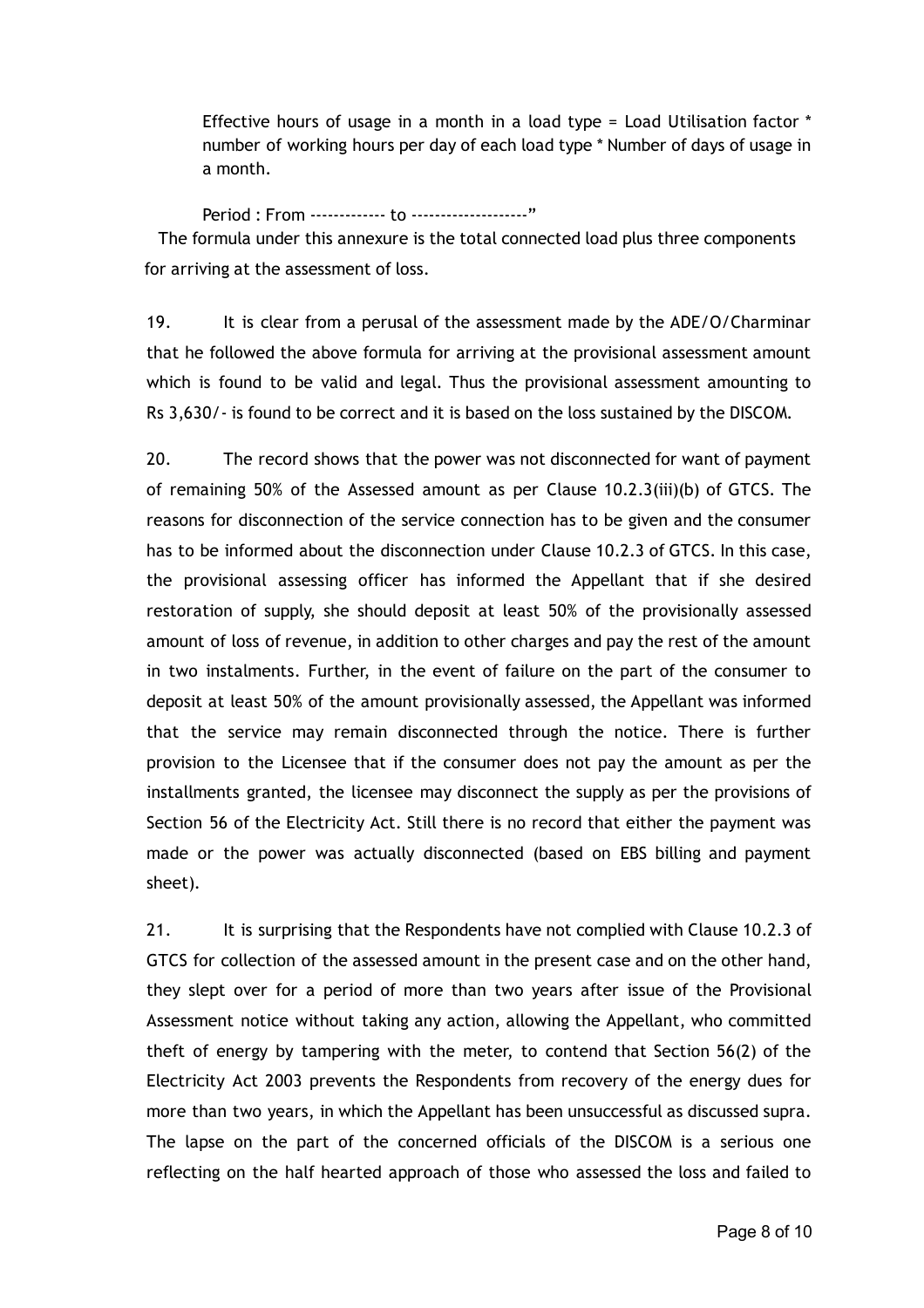take coercive steps for recovery of the loss. They are satisfied to get the matter compounded with collection of only 50% of the assessed amount. They have not even requested through the complaint/charge the Special Court under Section 154(5) of the Electricity Act simultaneously to determine the civil liability to enable the DISCOM to collect two times or more of the tariff rate. The issues A to D are answered accordingly.

22. Issue No.E. the impugned order does not disclose any reasons for passing the following order:

" Section 56(2) of Electricity Act,2003 is not applicable in the instant case as claimed by the complainant since Provisional Assessment was issued on 15.10.2012 whereas the date of inspection is 21.09.2012.

50% of the assessed amount was paid by the consumer and hence, the Respondents are directed to issue final assessment notice for payment of the balance assessed amount from the consumer and report.

As per the meter test report, the meter was tested in the presence of the consumer representative only. Hence, teh complainant has to pay the balance amount as per the assessment notice."

The reasons given for the order are insufficient and inadequate. The impugned orders are found to be devoid of reasons and unsustainable. The issue is answered accordingly.

- 23. In the result, the appeal is disposed of directing as follows:
	- A. The provisional assessment issued by the 2nd Respondent ADE/O/Charminar dt.15.10.2012 for Rs 3,630/‐ is found valid and the Appellant is found liable to pay this amount.
	- B. The recovery of the provisional assessment amount is not hit by section 56(2) of the Electricity Act, 2003.
	- C. The provisions of clause 10.2.3 of the GTCS regarding disconnection of power supply when theft of electricity is noticed, is not followed by the Respondents.
	- D. The impugned orders are found to be unsustainable for want of reasons.